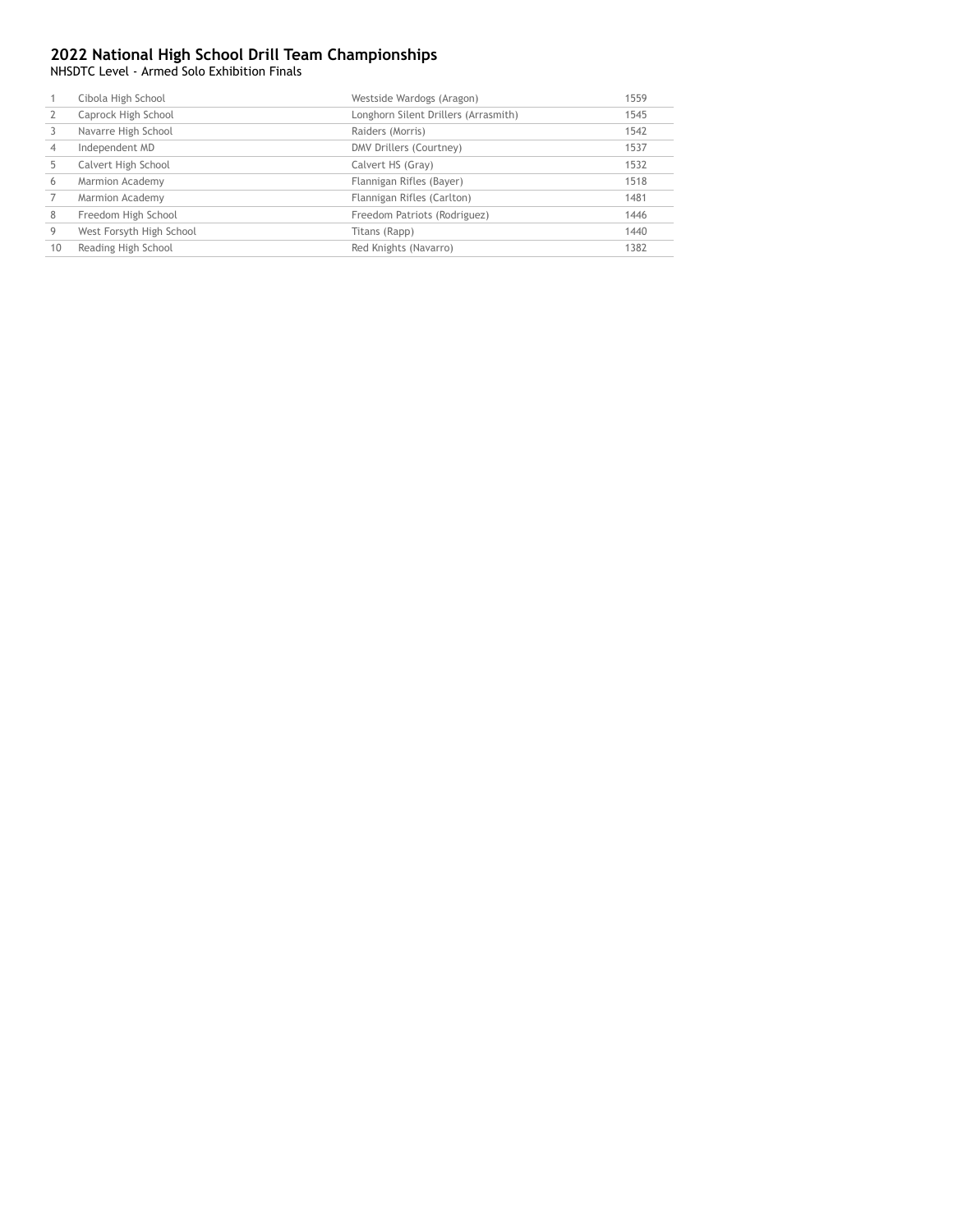NHSDTC Level - Armed Solo Exhibition Preliminary F

| $\mathbf{1}$ | Calvert High School                    | Calvert HS (Gray)              | 778    |
|--------------|----------------------------------------|--------------------------------|--------|
| 2            | Freedom High School                    | Freedom Patriots (Rodriguez)   | 775    |
| 3            | Ringgold High School                   | Tiger Guard ((FEM) Allmond)    | 750    |
| 4            | Marmion Academy                        | Flannigan Rifles (Bayer)       | 732    |
| 5            | Cibola High School                     | Westside Wardogs (Aragon)      | 728    |
| 6            | Marmion Academy                        | Flannigan Rifles (Carlton)     | 726(1) |
| 7            | William J Brennan High School          | Phoenix (Dossett)              | 726(2) |
| 8            | Thomas B. Doherty High School          | Spartans (Clavette)            | 706    |
| 9            | Joliet West High School                | Tigers (Maldonado)             | 703    |
| 10           | Brandeis High School                   | Nighthawks (Ramirez)           | 695    |
| 11           | Theodore Roosevelt High School         | San Juan Guard (Gonzalez)      | 661    |
| 12           | Leavenworth High School                | Pioneer Guard (Claire)         | 657    |
| 13           | Enloe High School                      | Iron Eagles (Santiago-Perez)   | 636    |
| 14           | South Kitsap High School               | Wolf Battalion (Canonizado)    | 631    |
| 15           | Riverside Military Academy             | RMA Eagles (Seeba)             | 625    |
| 16           | The Woodlands College Park High School | Texas Green Horns (Dejournett) | 612    |
| 17           | Airport High School                    | Golden Talons (Stubaus)        | 600    |
| 18           | Leavenworth High School                | Pioneer Guard (Fick)           | 581    |
| 19           | Waukegan High School                   | Bulldog Guard (Maldonado)      | 553    |
| 20           | Bradford High School                   | Tornado I ((FEM) Miller)       | 517    |
| 21           | Bradford High School                   | Tornado I (Hendricks)          | 515(1) |
| 22           | Ridge Community High School            | Striking Bolts (Dame)          | 515(2) |
| 23           | Ware County High School                | Golden Gators ((FEM) Paytee)   | 511    |
| 24           | Ware County High School                | Golden Gators ((FEM) Dill)     | 479    |
| 25           | Xavier High School                     | X-Squad (Zhispon)              | 437    |
| 26           | Jones County High School               | Armed Greyhounds (Thomas)      | 422    |
| 27           | Dacula High School                     | Falcons (Weldon)               | 402    |
| 28           | Jones County High School               | Armed Greyhounds (Bennett)     | 387    |
| 29           | North Branch High School               | Viking Guard ((FEM) Gonzales)  | 346    |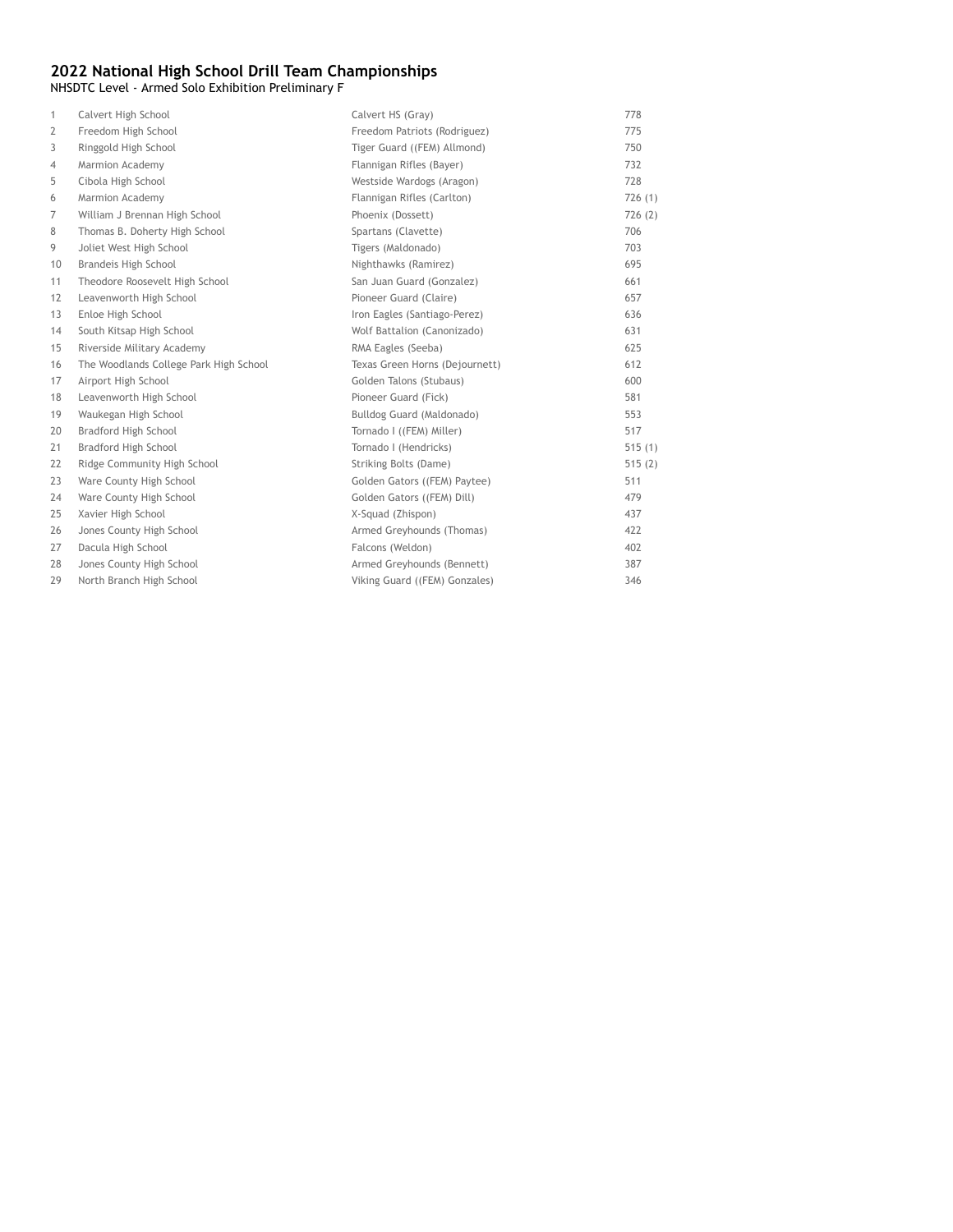NHSDTC Level - Armed Solo Exhibition Preliminary G

| 1              | Independent MD                  | DMV Drillers (Courtney)              | 1116    |
|----------------|---------------------------------|--------------------------------------|---------|
| $\overline{2}$ | Caprock High School             | Longhorn Silent Drillers (Arrasmith) | 1098(1) |
| 3              | West Forsyth High School        | Titans (Rapp)                        | 1098(2) |
| 4              | Navarre High School             | Raiders (Morris)                     | 1087    |
| 5              | Reading High School             | Red Knights (Navarro)                | 1086    |
| 6              | Central Catholic High School    | Chaminade Guard (Griffith)           | 1069    |
| 7              | Milton High School              | Panther Pride (Roth)                 | 1065    |
| 8              | Ringgold High School            | Tiger Guard (Maxwell)                | 1051    |
| 9              | Klein High School               | Texas Driller (Martinez)             | 1047    |
| 10             | William Howard Taft High School | SkyRaiders (Sellinger)               | 1032    |
| 11             | Killeen High School             | The Lone Guard (Harah Alano)         | 1031    |
| 12             | Ronald Reagan High School       | Rattler Guard (Dorgan)               | 1009    |
| 13             | Dunedin High School             | Falcon Navy (Saenz)                  | 993 (1) |
| 14             | Dunedin High School             | Falcon Navy (Anglada)                | 993 (2) |
| 15             | Missouri Military Academy       | Armed Fusileers (Tong)               | 964     |
| 16             | Haines City High School         | Hornets (Torres)                     | 958     |
| 17             | Central Catholic High School    | Chaminade Guard (Estes)              | 952     |
| 18             | Haines City High School         | Hornets (Ortiz)                      | 895     |
| 19             | Karen Wagner High School        | Mighty Thunderbirds (Galvan)         | 764     |
| 20             | Prairie High School             | Falcon Guard (Parks)                 | 759     |
| 21             | Utah Military Academy           | Blue Mavericks (Mastin)              | 668     |
| 22             | Utah Military Academy           | Blue Mavericks (Romero)              | 569     |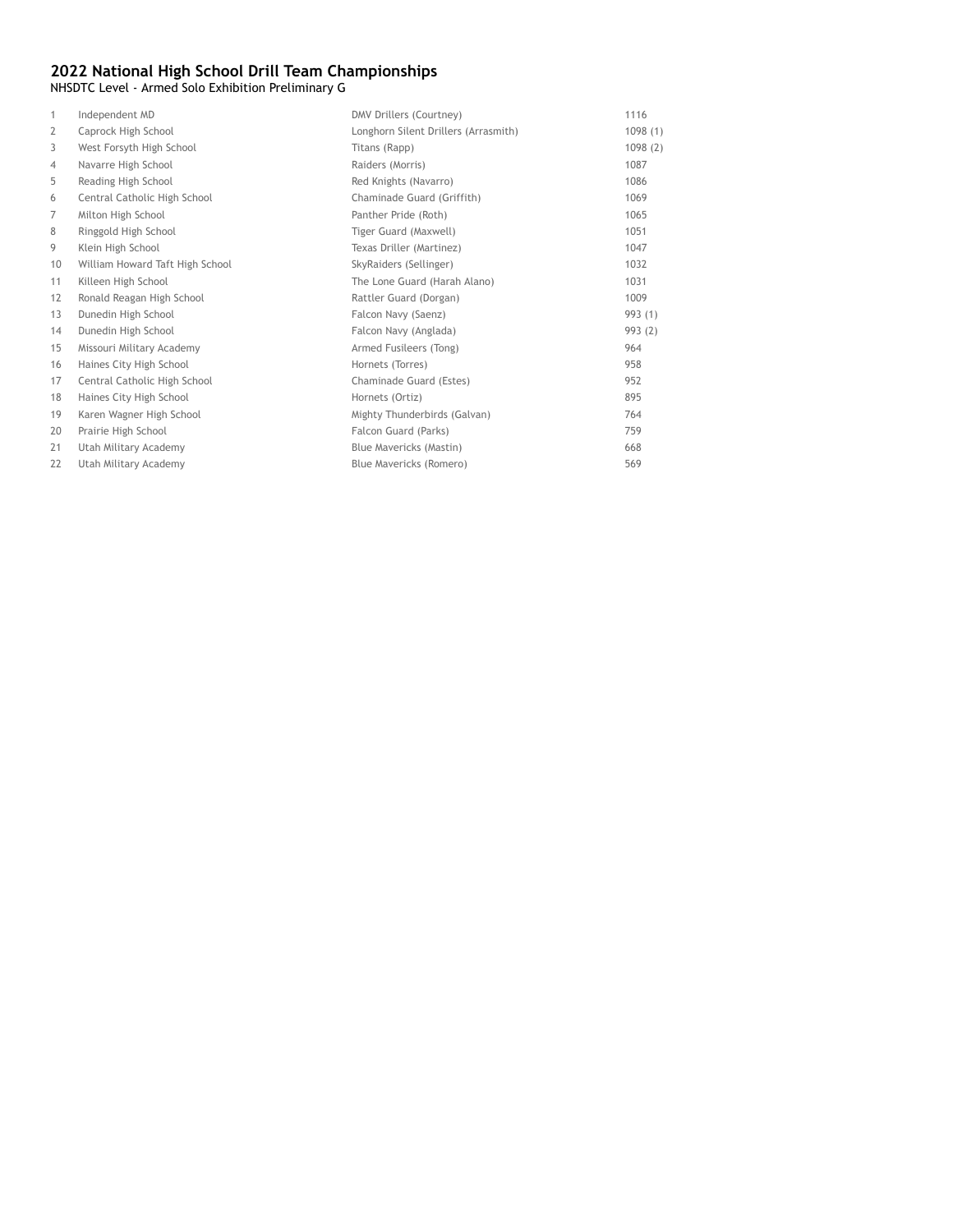NHSDTC Level - Armed Dual Exhibition

| $\mathbf{1}$   | Marmion Academy                | Flannigan Rifles (Bayer & Kubitz)             | 754    |
|----------------|--------------------------------|-----------------------------------------------|--------|
| $\overline{2}$ | Brandeis High School           | Nighthawks (Jonasz & Wedum)                   | 738    |
| 3              | Ringgold High School           | Tiger Guard (Maxwell & Green)                 | 735    |
| 4              | Bradford High School           | Tornado I (Powell & Halsey)                   | 734    |
| 5              | Ringgold High School           | Tiger Guard (Cranfield & Allmond)             | 732    |
| 6              | Reading High School            | Red Knights (Gibson & Navarro)                | 730    |
| 7              | Enloe High School              | Iron Eagles (Chowdary & Santiago-Perez)       | 729    |
| 8              | Central Catholic High School   | Chaminade Guard (Lozano & Castillo)           | 725    |
| 9              | Karen Wagner High School       | Mighty Thunderbirds (Saunders & Berumen)      | 718    |
| 10             | Leavenworth High School        | Pioneer Guard (Sullivan & Fick)               | 700    |
| 11             | Airport High School            | Golden Talons (Stubaus & Moore)               | 681    |
| 12             | Ridge Community High School    | Striking Bolts (Henderson & Checkinson)       | 674    |
| 13             | Winston Churchill High School  | Royal Guard (Menier & Buenrostro)             | 658    |
| 14             | Lake Mary High School          | Fighting Rams (Anest & Jules)                 | 643    |
| 15             | Leavenworth High School        | Pioneer Guard (Claire & Johnston)             | 631    |
| 16             | Ware County High School        | Golden Gators (Curry & Gardner)               | 626    |
| 17             | Haines City High School        | Hornets (Ortiz & Torres)                      | 624    |
| 18             | Xavier High School             | X-Squad (Zhispon & Walker)                    | 614    |
| 19             | Cibola High School             | Westside Wardogs (Shadle & Moore)             | 608    |
| 20             | Ronald Reagan High School      | Rattler Guard (Dorgan & Beyer)                | 584(1) |
| 21             | John Paul Stevens High School  | Midnight Falcons (Huerta & Hernandez Marquez) | 584(2) |
| 22             | Missouri Military Academy      | Armed Fusileers (Williams & Tong)             | 565    |
| 23             | Prairie High School            | Falcon Guard (Taylor & Boston)                | 553    |
| 24             | West Forsyth High School       | Titans (Rapp & Collette)                      | 549(1) |
| 25             | Utah Military Academy          | Blue Mavericks (Romero & Mastin)              | 549(2) |
| 26             | Bellaire High School           | Red Rangers (Tecuapetla & Paguinto)           | 427    |
| 27             | Jones County High School       | Armed Greyhounds (Thomas & Bennett)           | 394    |
| 28             | Theodore Roosevelt High School | San Juan Guard (Rodriguez Vara & Del Rosario) | 0(1)   |
| 29             | Thomas B. Doherty High School  | Spartans (Clavette & Rakes)                   | 0(2)   |
| 30             | Ware County High School        |                                               | 0(3)   |
| 31             | Waukegan High School           | Bulldog Guard (Gamboa & Chuc)                 | 0(4)   |
| 32             | Bellaire High School           | Red Rangers (Collins & Cortes)                | 0(5)   |
| 33             | Brandeis High School           | Nighthawks (Laymon & Ramirez)                 | 0(6)   |
| 34             | Dacula High School             | Falcons (Weldon & Dominguez)                  | 0(7)   |
| 35             | Dunedin High School            | Falcon Navy (Anglada & Hamilton)              | 0(8)   |
|                |                                |                                               |        |